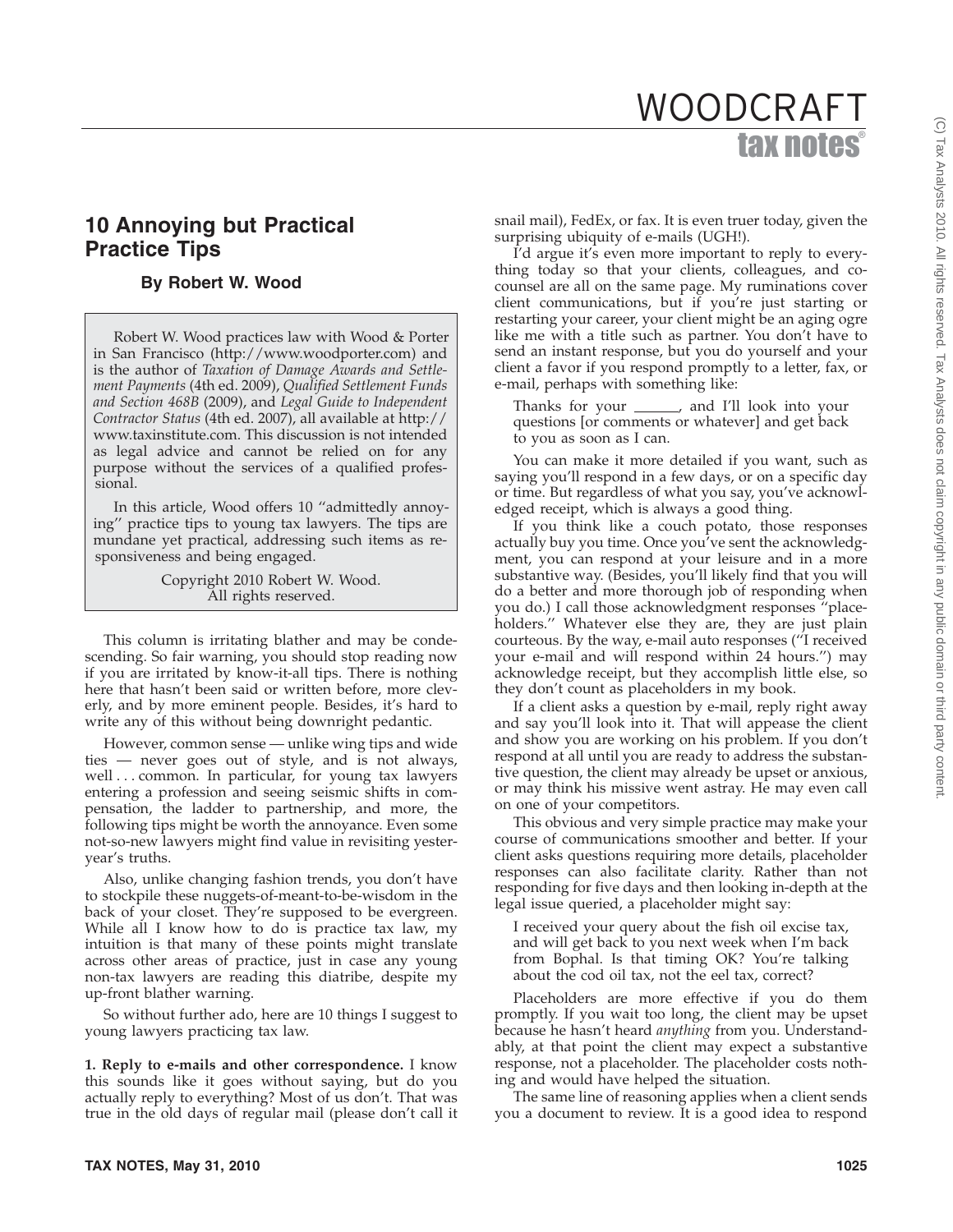Monday. The same is true of voicemails. Even though you may check voicemail and e-mail in those cases and nine times out of ten have no messages, get in the habit. If you check and do have messages, you'll be glad you did. That can help you get a jump on the competition, impress clients, etc.

It may also help to ward off a looming problem. If a client (or senior partner) fires off an e-mail on Saturday saying, ''It looks like the Smith filing didn't include the statute of limitations argument,'' you may help to diffuse the situation if you respond promptly:

I think it was included, but I'll confirm one way or the other on Monday. I know we had been debating it. Is that OK?

**4. Keep your client informed.** Copy your client on everything related to their matter unless there's a good reason not to. Of course, some clients will ask not to be copied, and some internal discussions may be best left as internal. But otherwise, copying the client is courteous and makes sense.

Even simple cover letters should be copied to clients so they are fully informed of what's going on. Do the same with e-mails unless there's good reason not to. If the communication is with opposing counsel and you do not what to show the client as a CC, you can always forward it to the client:

So you can see where we stand on the disagreement over the stipulated facts, here is the latest e-mail exchange below.

That applies to items you receive from others related to the client's matter too. Even if you think the client may have received a copy of the item directly from the IRS or another party, be doubly sure by sending it to the client:

You should have received a copy of this directly from the IRS, but just in case that process failed (as it sometimes does), I'm attaching a copy. Please let me know if you have any questions.

In fact, look for excuses to send items to clients. You can combine this with a placeholder, such as:

I'm enclosing a brief we just received from the IRS. We're reading it and will get back to you as soon as we can with thoughts about a response.

Clients like to feel you are keeping them informed every step of the way. Sending updates can also help to justify your fees, so the client sees the level of activity, even if much of it is occurring behind the scenes.

**5. Dive in; don't just stick your toe in the water.** Try to view each new matter as an opportunity, not a task, even if it is not the best of assignments. Consider it an opportunity to advance within your own firm or organization, to please the client, to work on interesting matters, to acquire substantive and procedural knowledge,

#### **COMMENTARY / WOODCRAFT**

indicating that you received the document and will review it. Besides, you may be able to buy a little additional time to respond on the substantive issue:

Got your FedEx, thanks. Is tomorrow OK, or can we discuss this in Cleveland next week?

From a billing perspective, there may even be marginal utility to responding first with a placeholder or a modified placeholder (that's a placeholder with a little detail), and then later with a substantive response. If you multiply that experience out over a monthly billing cycle, the client will have had two or three interactions per question with you rather than just one. If the client asked five questions last month, you might have 10 to 15 interactions.

It's true that some of those communiqués are mere placeholders, but little bits of substantive guidance can creep into the placeholders. Besides, even if all of the substantive guidance is identical in the two situations, a client having 10 to 15 interactions with you may be more forgiving of a big bill than a client with only five.

**2. Acknowledge receipt of voicemails.** If you're like me, you get far fewer voicemail messages these days, because most communication is by e-mail. Still, even if you receive a voicemail message that doesn't say ''call me back,'' it's courteous to respond. If I leave my lawyer a voicemail saying, ''Be sure to change the first word on page three of the letter from 'questionable' to 'worthless,''' I want to know he got the message. I don't want to wait a day or a week for the final version of the document to show up so I can verify it.

And I don't want to have to call (or e-mail) again to say, ''Did you get my voicemail message and make the change?'' So call the client back or send an e-mail stating that you got the voicemail message. It only takes a moment and it is common courtesy. As with e-mail responses, responding to voicemails is a good habit. It acknowledges that you got the message and understood it.

Similarly, if your client or supervisor leaves you a voicemail on Sunday saying you need to be in Cleveland on Monday, for heaven's sake, don't just go. First, say you got the message and you'll be there (with bells on). If you just show up, you may find someone in your place. Less obviously, the same applies to other assignments, no matter how small.

If a client (or another lawyer) says, ''I need this Tax Court petition prepared and filed by 5 pm,'' don't just do it. First say, ''Sure, I'm on it.'' That lets the person know you are responsive, and they can mentally cross this problem off their list, which may have 10 or more items on it.

Placeholders are good business practice, and often buy you time and goodwill. They can let you raise questions too, as in, ''Sure, I'll have them filed by 5 pm. Is it OK if I file them electronically, or do you prefer FedEx?''

**3. Check voicemail and e-mail often.** I hesitate to bring this up, given the many Blackberry addicts and those who feel they never get away. That's a danger, it's true. Nevertheless, you should check voicemail and e-mail on evenings and weekends. It doesn't take much time, and is an important habit. And it fits right in with placeholders.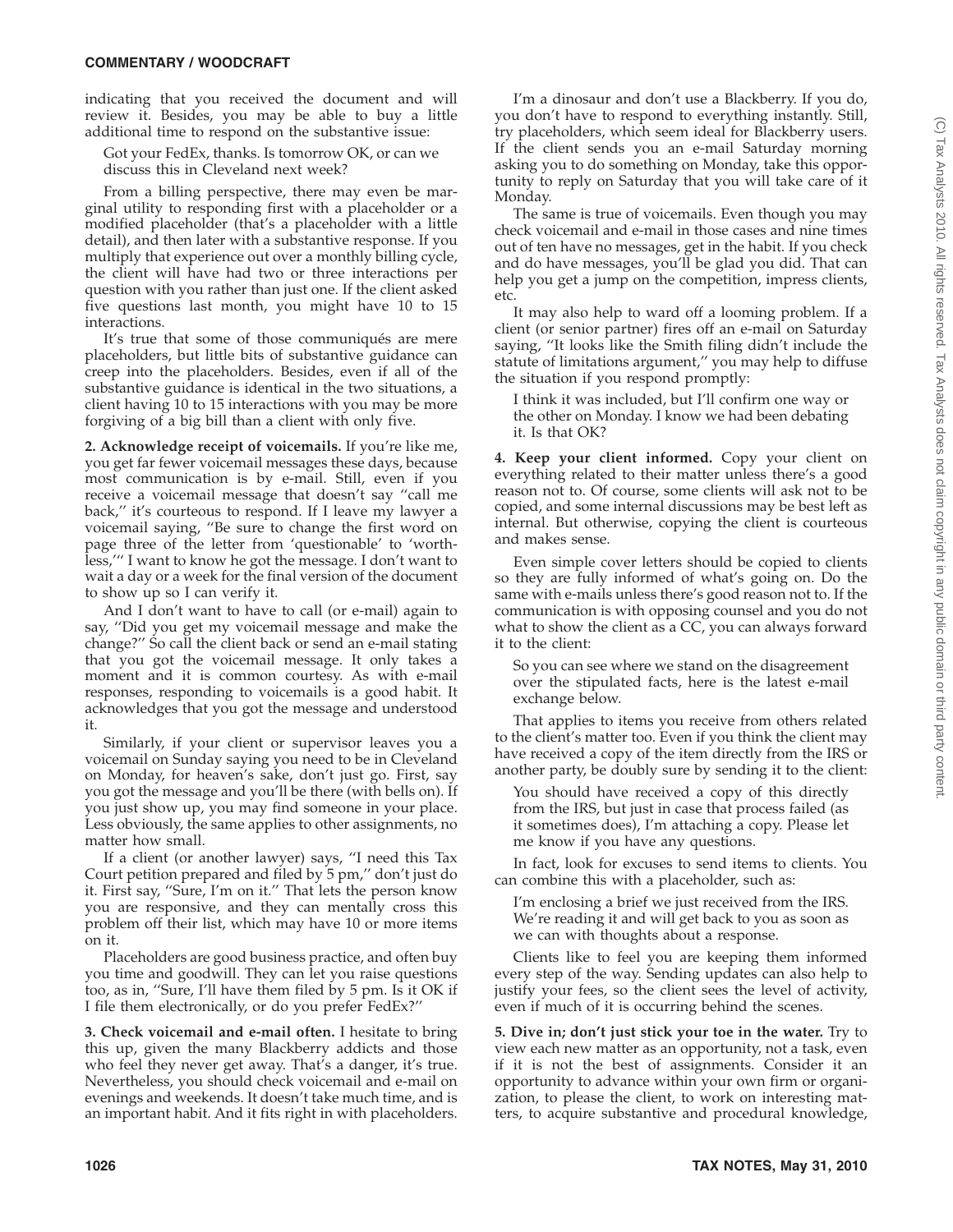and to gain experience. If you have to keep track of your hours, it is also an opportunity to log some hours.

On that note, try not to merely stay on track to bill whatever is expected of you, but to get ahead. Getting ahead is the best way to meet your quota, because there are many things you cannot control. If you are only staying on track and not getting ahead, you may fall behind owing to lulls in work, sickness, nonbillable projects, and myriad other reasons.

Plus, all lawyers have occasions where they spend too much time on a project or matter, inevitably leading to write-offs. Big write-offs are more easily forgiven if your hours are high. Conversely, they are especially noticeable if you barely eke out your minimum quota.

When you get a new project on a Friday, a part of you should think — without any prodding from anyone that you can get a jump on your billable hours (not to mention dive into something new) by getting started over the weekend. That doesn't mean you will do so every weekend or on every project. However, to be proactive and self-motivated, you should work some weekends without being asked.

There are lots of ways to address hours, and there is no magic bullet. Some people work late a few nights every week regardless of their workload, some work on Saturdays, and some carry work home to do it at night after dinner or very early in the morning. There's no right way to do this. But failing to consider it is (in my view) a mistake. Being a successful lawyer is not a 9 to 5, or an 8 to 6 job. You need to be self-motivated and constantly trying to distinguish yourself. Sometimes that means being willing to change your plans to capitalize on an opportunity. The best motivation is always personal motivation, not pressure from someone else.

Work hard, stay ahead, and be as productive as you can reasonably be. If you do this it will soon become second nature. In the same way, always try to ask yourself if there's anything more you can do, another source you can investigate, another rewrite you can do to polish your writing, a stone that has been left unturned. Being a tax lawyer (or any kind of lawyer) is hard work. Part of that work is creativity. Part of it is effective communication. Part of it is sheer doggedness.

**6. Strive to impress, not to survive.** When you take the bar exam, you're just trying to pass. After that, everything you do in your career should be designed to excel, to be better than everyone else. You don't have to be competitive or backstabbing to do this. You are really competing against yourself, trying to make the brief or memo the best you can make it.

Whatever else you hear or read about work quantity, quality is paramount. Lawyers need to find ways to do top quality work, to do lots of it, and to constantly try to impress clients and colleagues. I don't think you can do all those things without working really hard, no matter how smart you are. Be willing to float ideas and take chances. Don't just follow the safe path of a B or C student. Strive for an A, even if occasionally you might miss badly and get a C or a D.

Take responsibility for your work and be invested in it. Own the As and the Ds.

**7. Be interested,** *really* **interested.** We need to be ever aware that in our business, clients want us to be interested in them, invested in their projects, and to act and sound just as concerned as they are. Don't put this on if you don't feel it, but try to roll up your sleeves and understand the client, the tax issue, and the legal and practical dynamics. It should become a mindset that is borne out in what you do every day.

Even if you only have a little piece of the puzzle, you can still make it interesting. You might even make your small piece a more critical piece than it first appeared. If you wait until you have your ideal project to get enthused, you'll probably never get it.

You may find that this makes you happier about whatever project is on your desk. It also may help ensure that additional projects land there. On that note, every time you meet someone or have an e-mail interchange or phone conversation, you should be thinking of generating work. It is appalling to think that we need to be salesmen even to some small degree. I'm not suggesting that we *all* do, or that those that do must be undignified.

Still, most professionals need to think constantly about this. (See also point 10 below.) Only by being ever mindful of it will you or your organization succeed. Some will be better at generating new clients than others. But, minding and binding existing clients is important too. Try to constantly watch for articles or tips to pass on to clients. Constantly think of what they might find interesting.

For example, if you are handling a section 6672 100 percent penalty case, when you see a responsible officer authority, fire off a copy to your client with a note or e-mail:

I thought you might be interested in this recent case.

It costs nothing and builds goodwill. It can even help communication. If you send five similar cases over six months, and later have to discuss a mediocre settlement, you can allude to all those cases you've been sending, and that may aid your discussion.

But the primary reason to do it is simply to show you're on the case and engaged. Look for excuses to show you're thinking about clients, and it will become a (good) habit. And that applies outside the tax law too.

If a client with a hobby-loss case loves fly fishing and you see an article on fly tying techniques, send him a copy. In our increasingly impersonal world, this helps connect you and your client, making your work more rewarding. If you need a Machiavellian viewpoint, it can also help keep you involved with the client and contribute to your getting new work. Besides, it's just common courtesy.

**8. Ask for work.** Be prepared to devote some of your time to developing existing client relationships and exploring new ones. Ask clients and prospects for work, even though you may think those questions are implicit. To this day, I continue to be surprised that while I thought a client or colleague knew we could do X, Y, or Z, they may not. If you don't reinforce their awareness, they may send an  $X$ ,  $Y$ , or  $Z$  to a competitor.

If you don't want to feel stupid as I often do, get in front of those situations. Stay in touch with people and